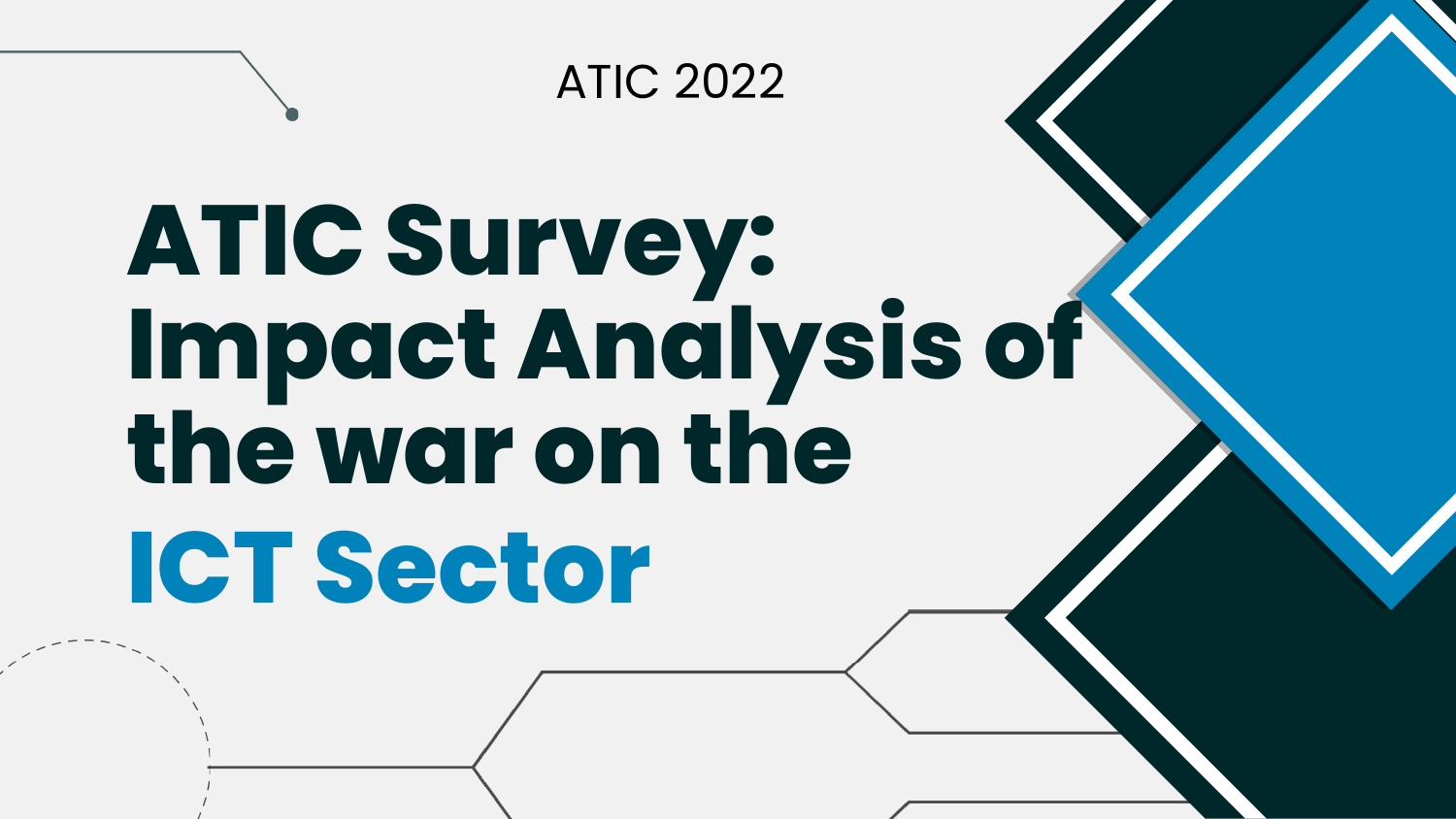# **About the survey**

#### **ICT priority for Moldova**

#### **Survey Details**

For over a decade, Moldova's ICT industry has been experiencing a dynamic growth, thanks to high market demand, competition and consolidated effort. It annually generates about 7% of the country's GDP, approaching a total value of revenues of about MDL 15 billion or USD 900 million.

The survey was conducted by ATIC in April 2022. based on the data provided by 32 participant companies.

The main aim of this survey was to deliver updated information about the impact of the war in Ukraine.

In the end of the study ATIC shares the solutions identified together with the members, intended to reduce the impact and further develop the sector.

Based on the results of the survey and additional meetings with ATIC members, the study proposes a set of solutions to be undertaken for the protection and further development of the ICT sector.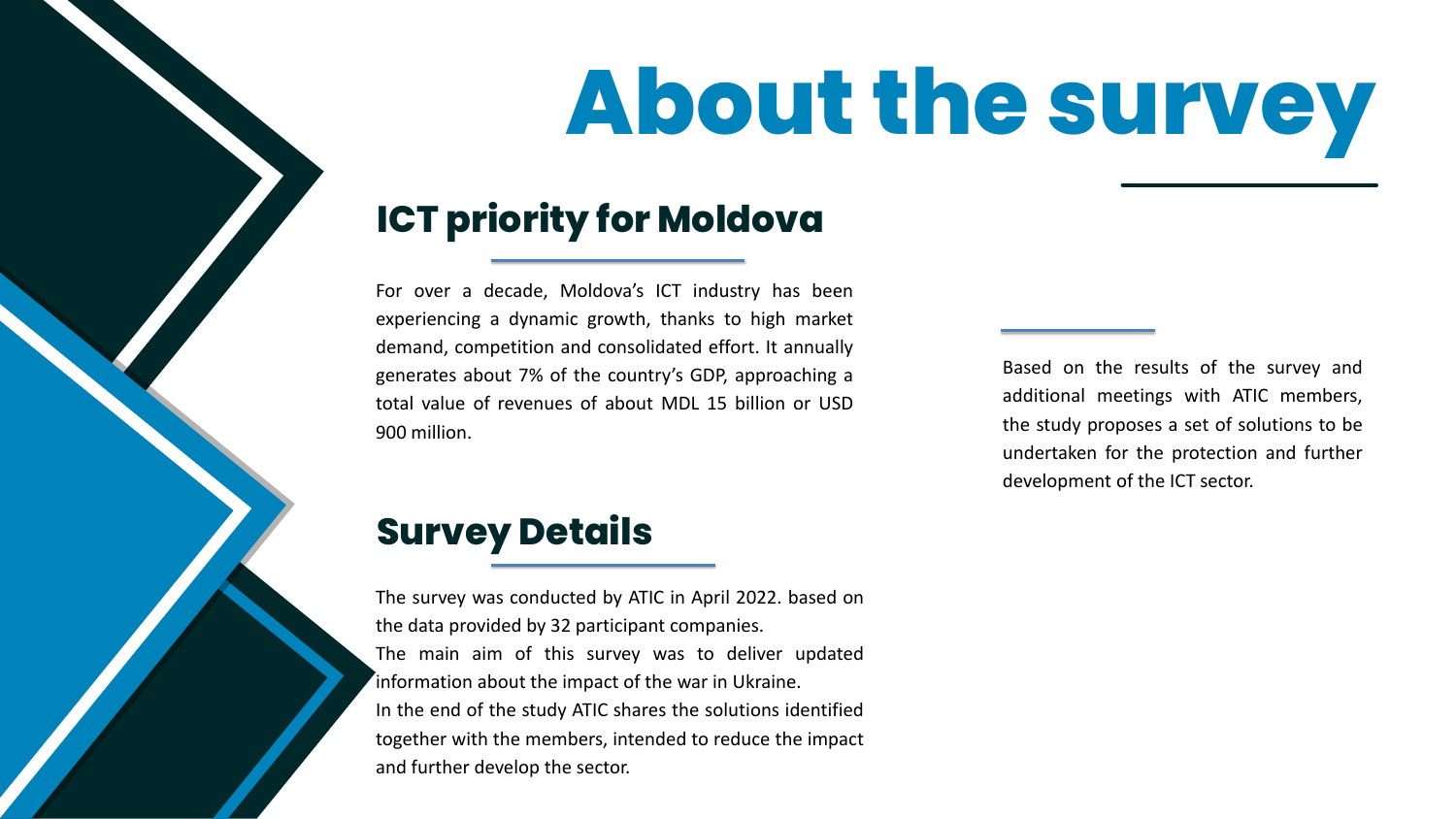#### **How the war crisis in Ukraine has impacted your business activity?**

**Affected somewhat 70%**

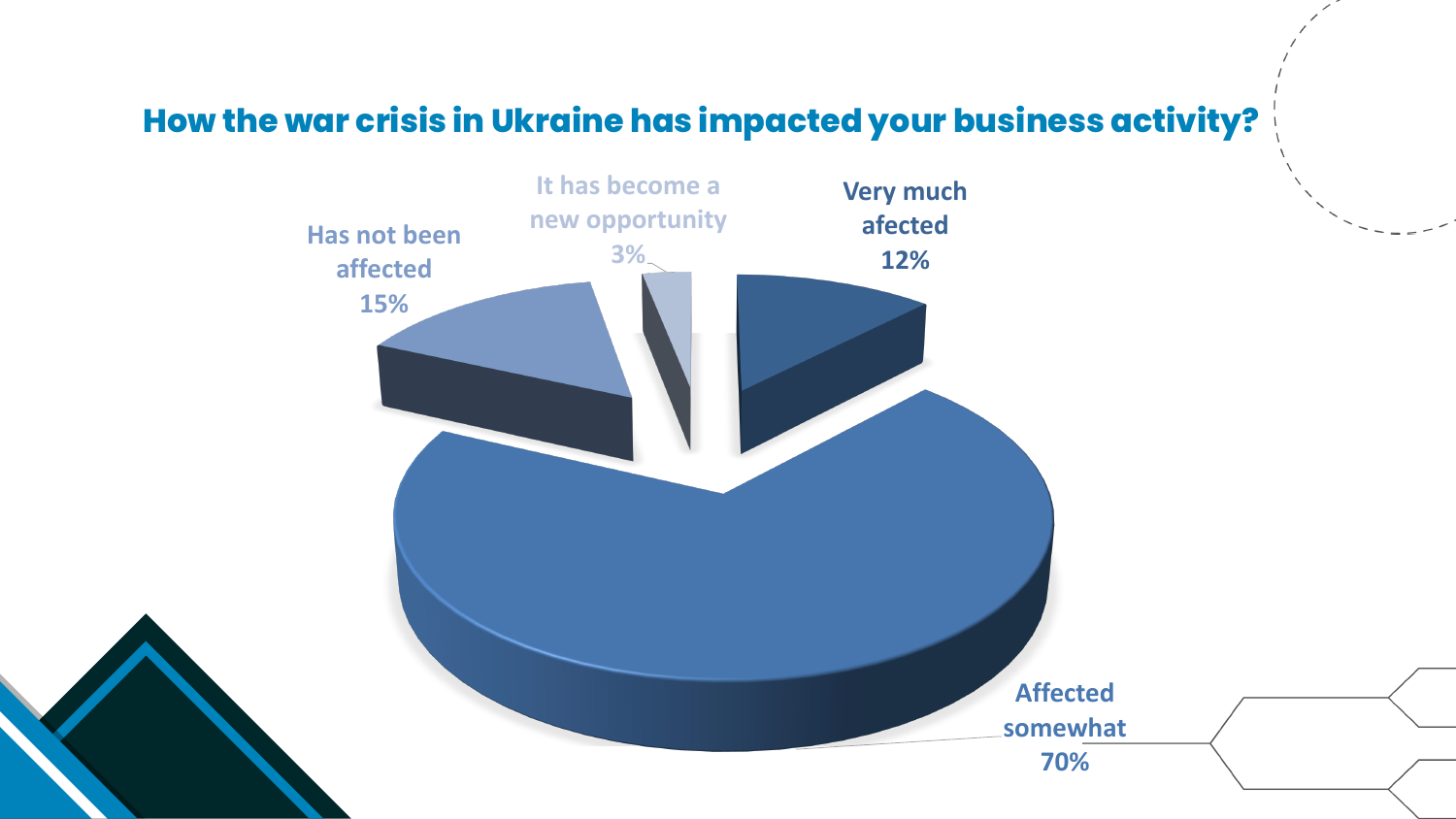

#### **drop in the past month?**





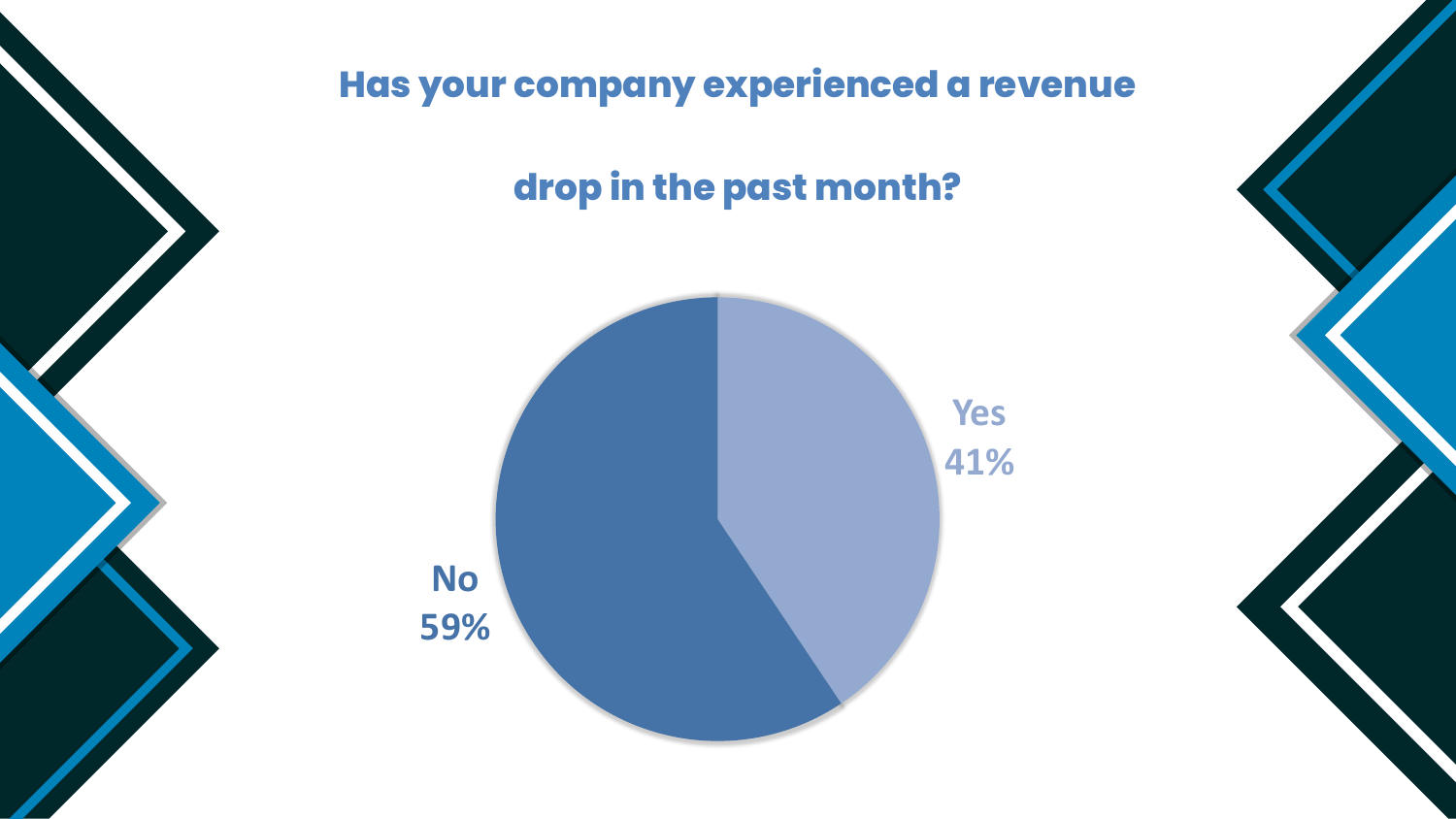### **If the answer was yes, how much did the revenues drop during the past month?**

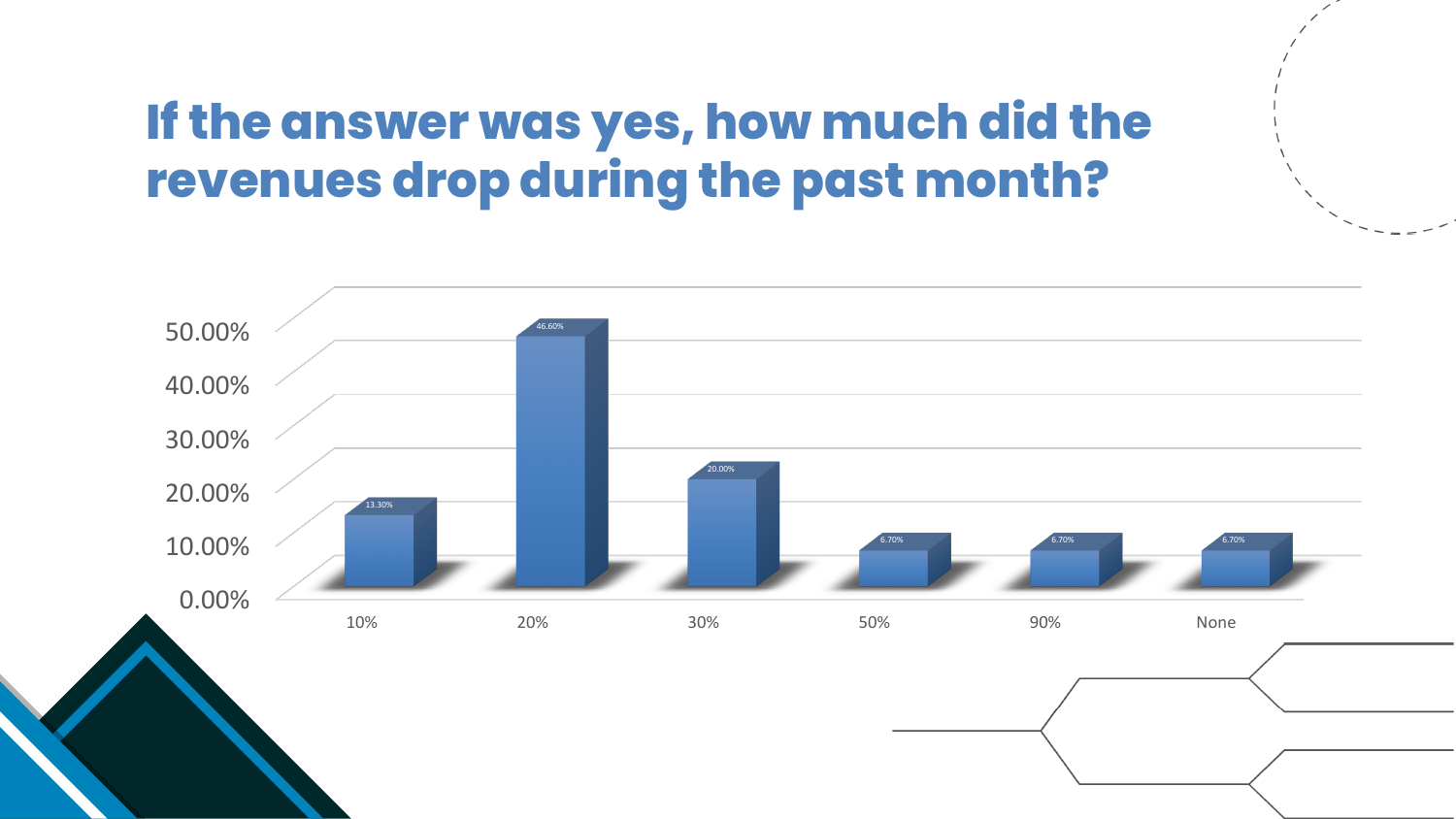### **Please share if your company is facing any difficulties (with or without revenue drop)**

| Loss of clients                                 |  |  | 26.7% |
|-------------------------------------------------|--|--|-------|
| Delay in payments                               |  |  | 13.3% |
| Clients' financial instability                  |  |  | 40.0% |
| Relocation                                      |  |  | 50.0% |
| Loss of market share (Ukraine, Belarus, Russia) |  |  | 26.7% |
| Suspended investments                           |  |  | 26.7% |
| Loss of new clients/contracts                   |  |  | 43.3% |
| International travel restrictions               |  |  | 16.7% |

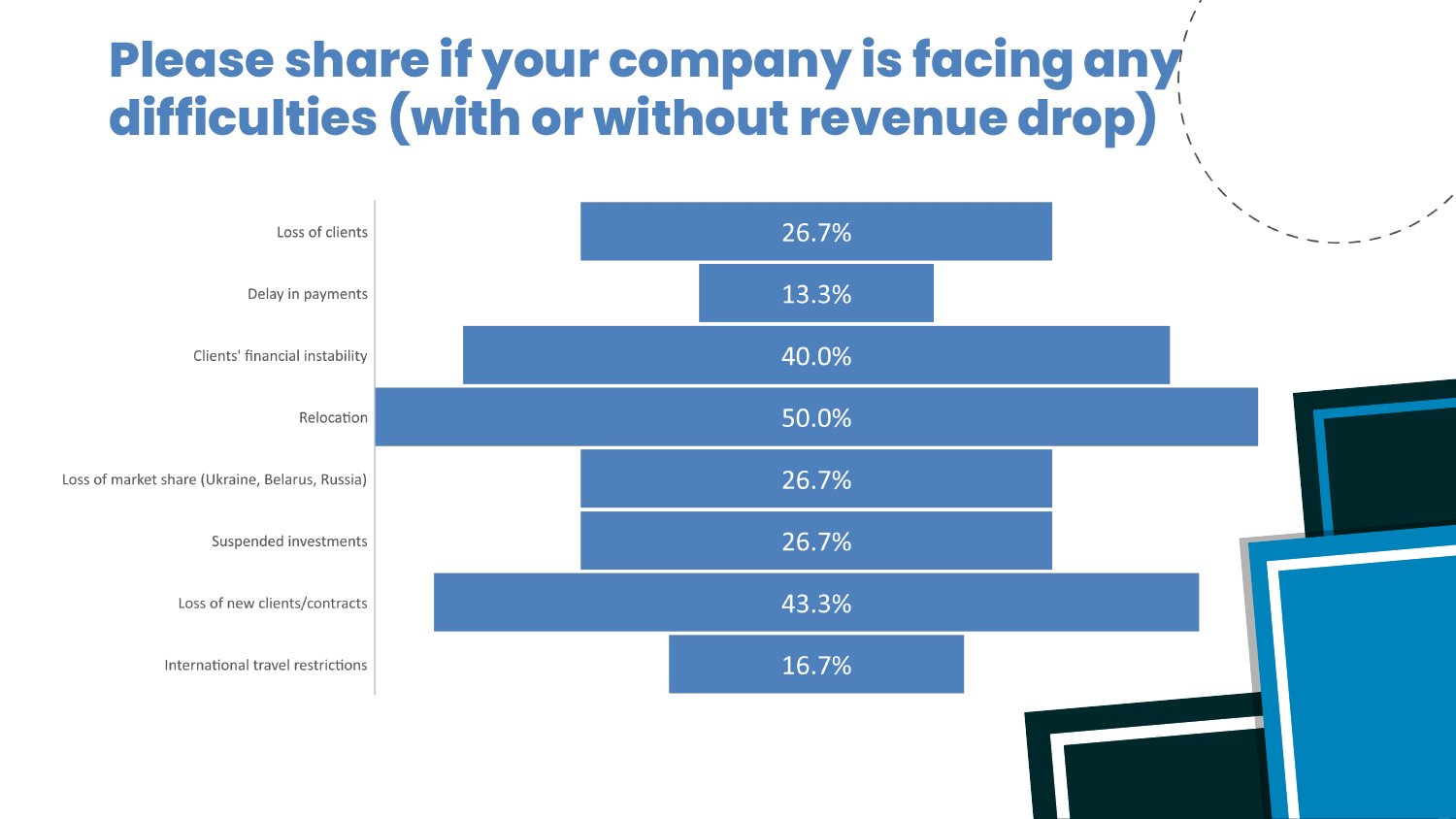# **Other difficulties**

#### **Escalation**

International clients are worried about companies' business continuity in case if the situation would escalate in Moldova.

#### **Logistic issues**

Hardware imports are becoming a challenge and logistics related to Odessa are becoming an issue. Equipping the team or usage of new technology will probably stagnate for a period.

#### **Recruitment**

Candidates do not tend to change their job, unless its an opportunity abroad. Popular countries are Romania, Poland, Spain, Hungary etc.

### **Cybersecurity and GDPR**

International clients tend to avoid Moldova due to cybersecurity risks. Some clients are requesting backup teams located outside Moldova, which leads to higher costs and challenges for local companies.



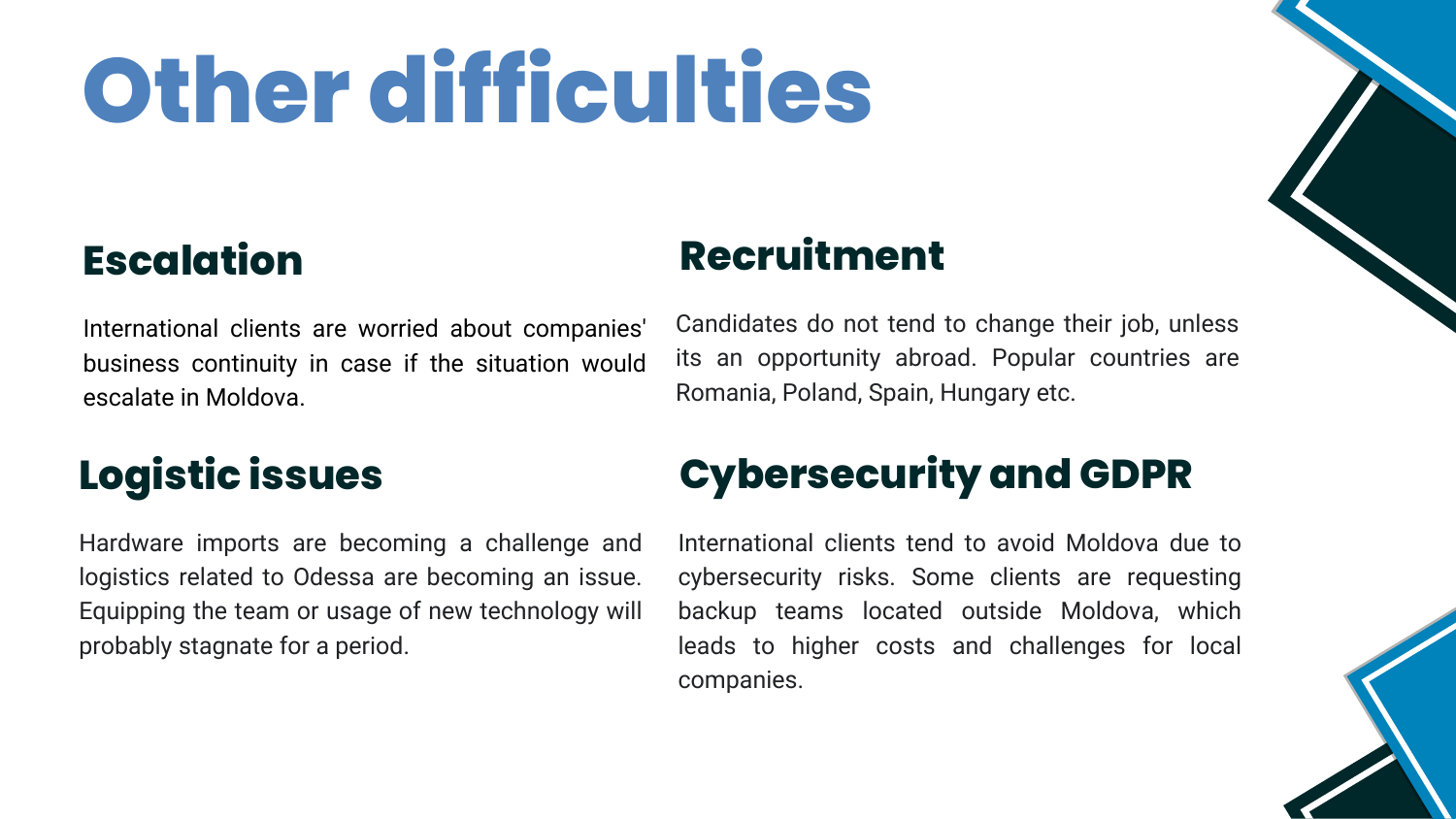The respondents flagged that employees are focused on profitable deals. Also, other companies plan or already opened companies outside Moldova to be able to keep the team members who request relocation.

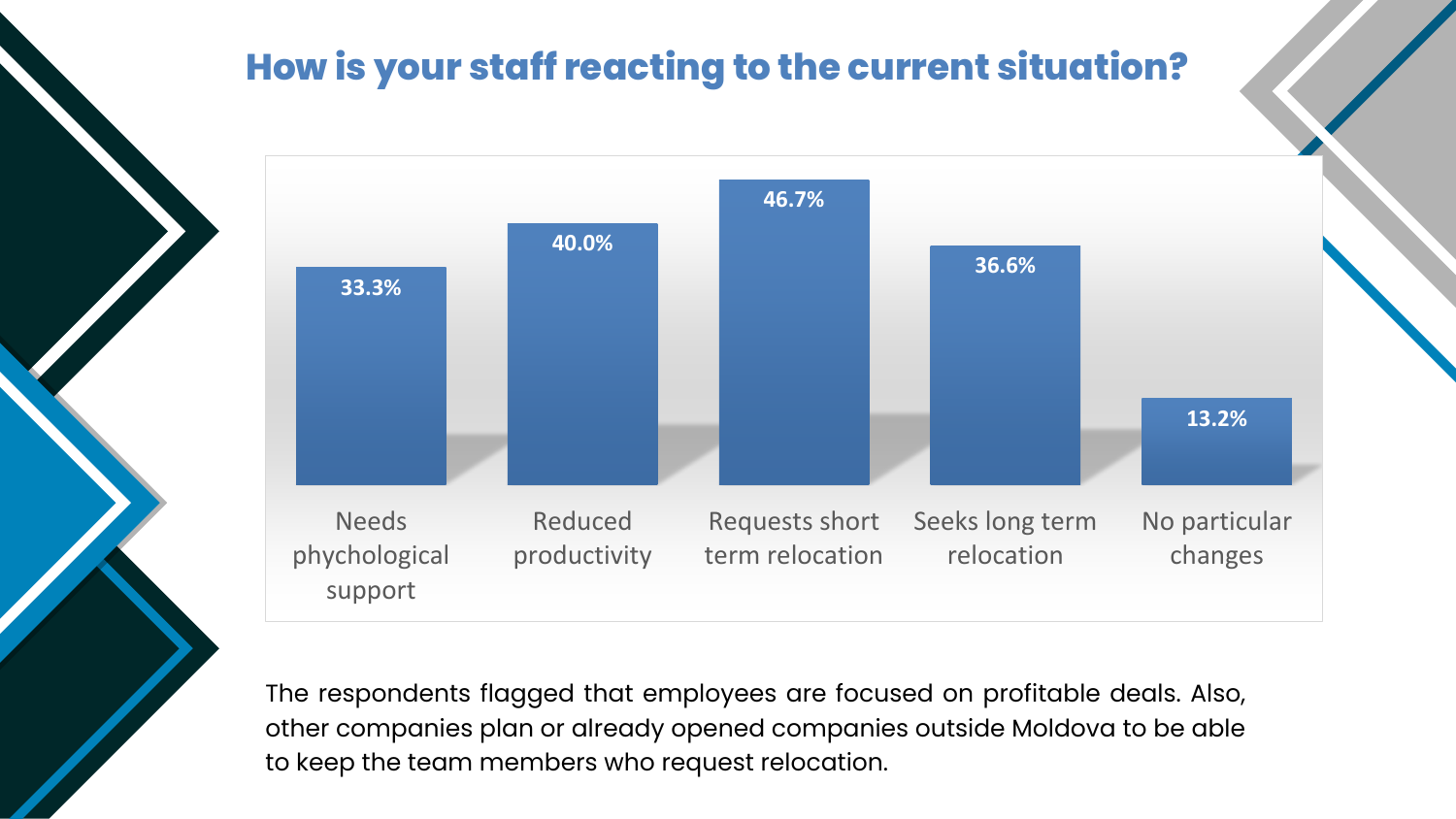#### **How many people from your team are relocated?**





employees returned in approx. 2 weeks.

Another trend is for more employees requesting flexible schedules and the possibility to work remotely (including possibility to work from abroad).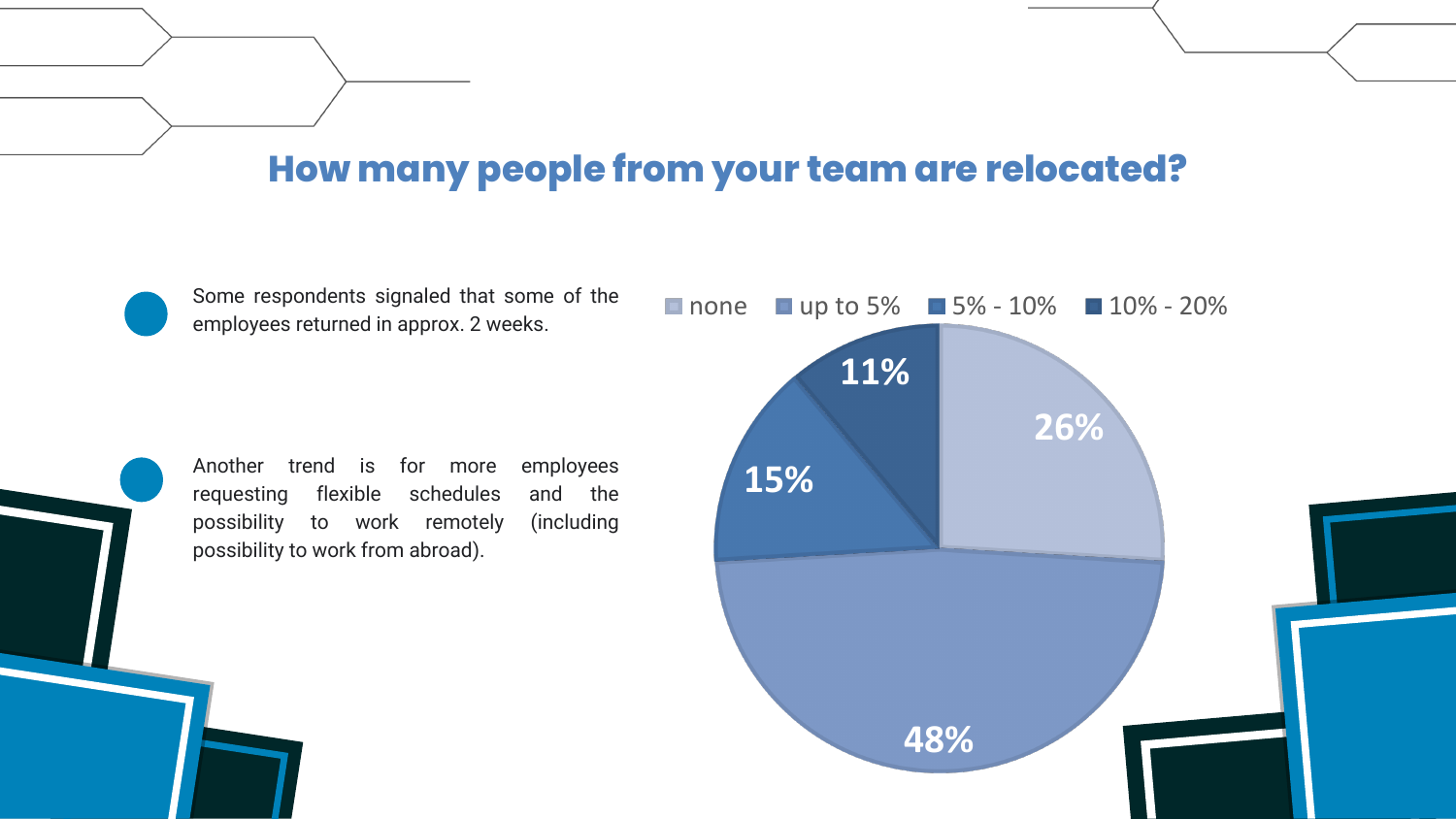#### **The percentage of people in the team analyzing relocation**



### **EXECUTE:** THE EMIGRATION Of IT specialists

#### **Emigration of Youth**

Moldovan IT specialists are becoming an attractive target for international recruiting companies. At the same time, more specialists tend to start planning to emigrate due to the situation in the region.

Besides IT specialists, the private sector (according to the participants to the survey) expects a reduced number of students in the upcoming year as well as an accentuated emigration of youth.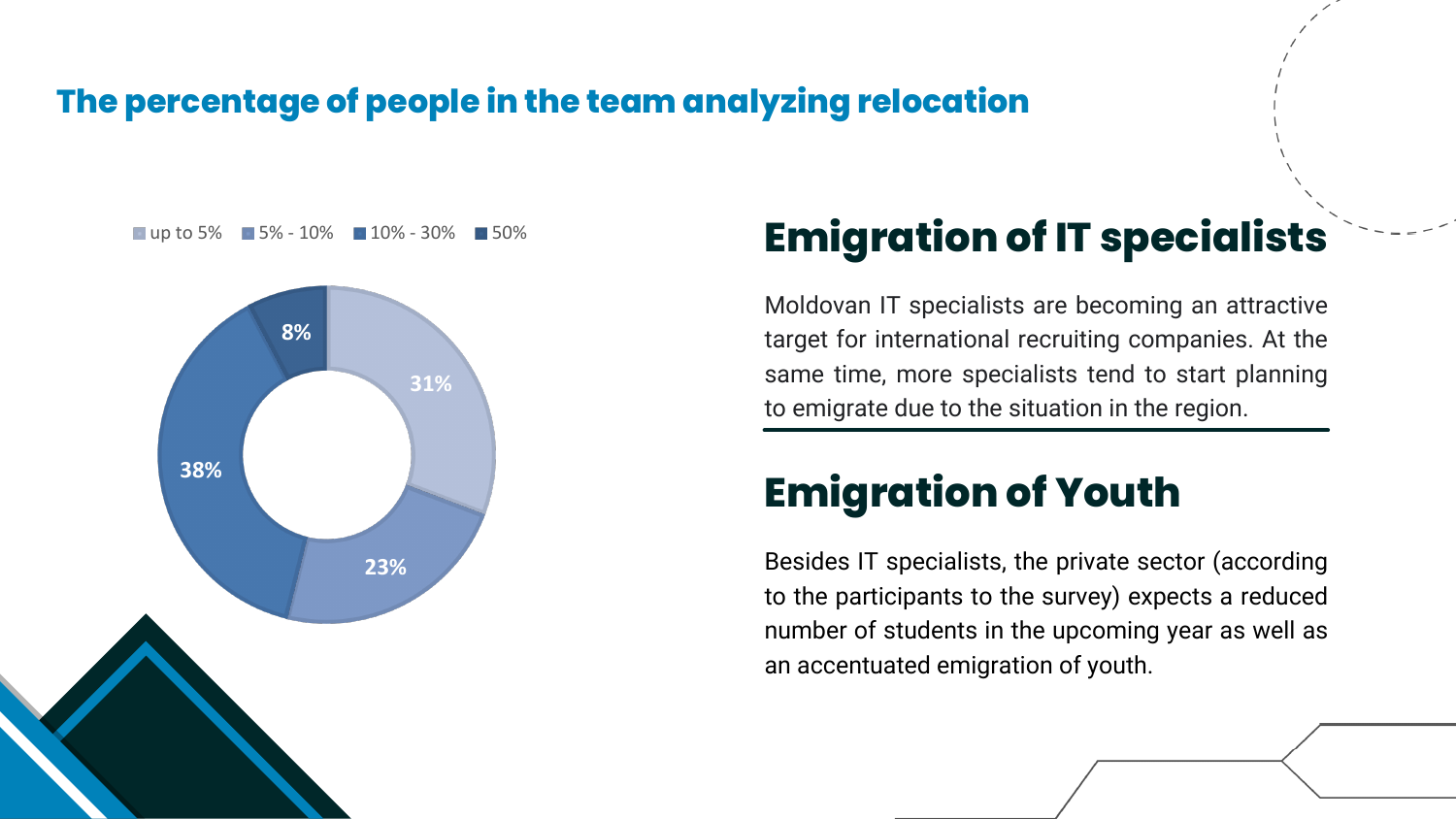#### **What opportunities do you see for your company, in light of the developments in the region**



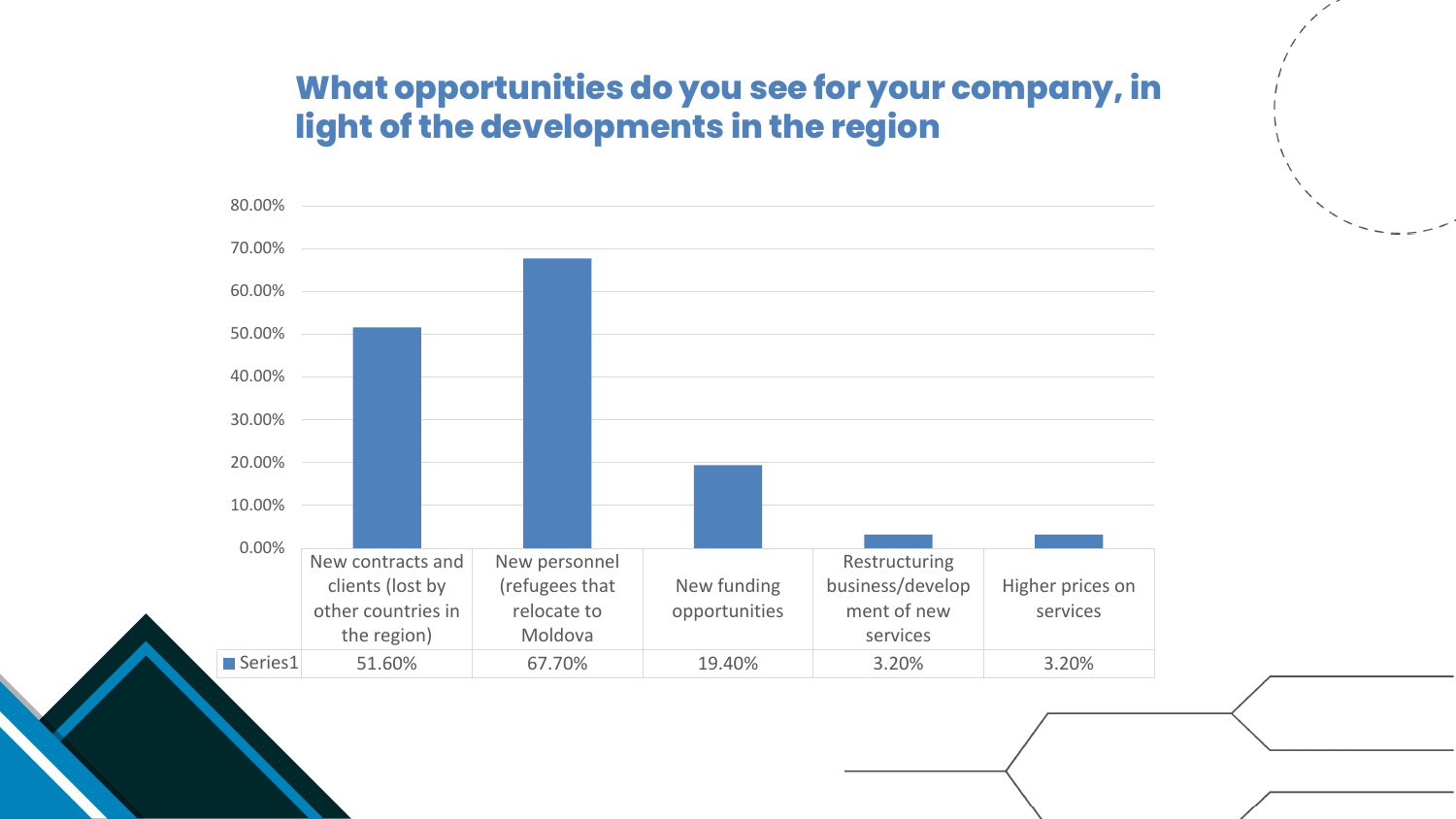#### **In your opinion, what are the actions, to be taken by the Government to protect the ICT sector in Moldova?**



Extend the regime of the IT Park

Extend IT Visa (for families of specialists)

Develop Digital Nomads programs

Human Capital Development (Invest in education)

Attract international students and personnel

Present clear messages related to energy and gas situation

Developing e-commerce

Promotion of Moldovan Companies abroad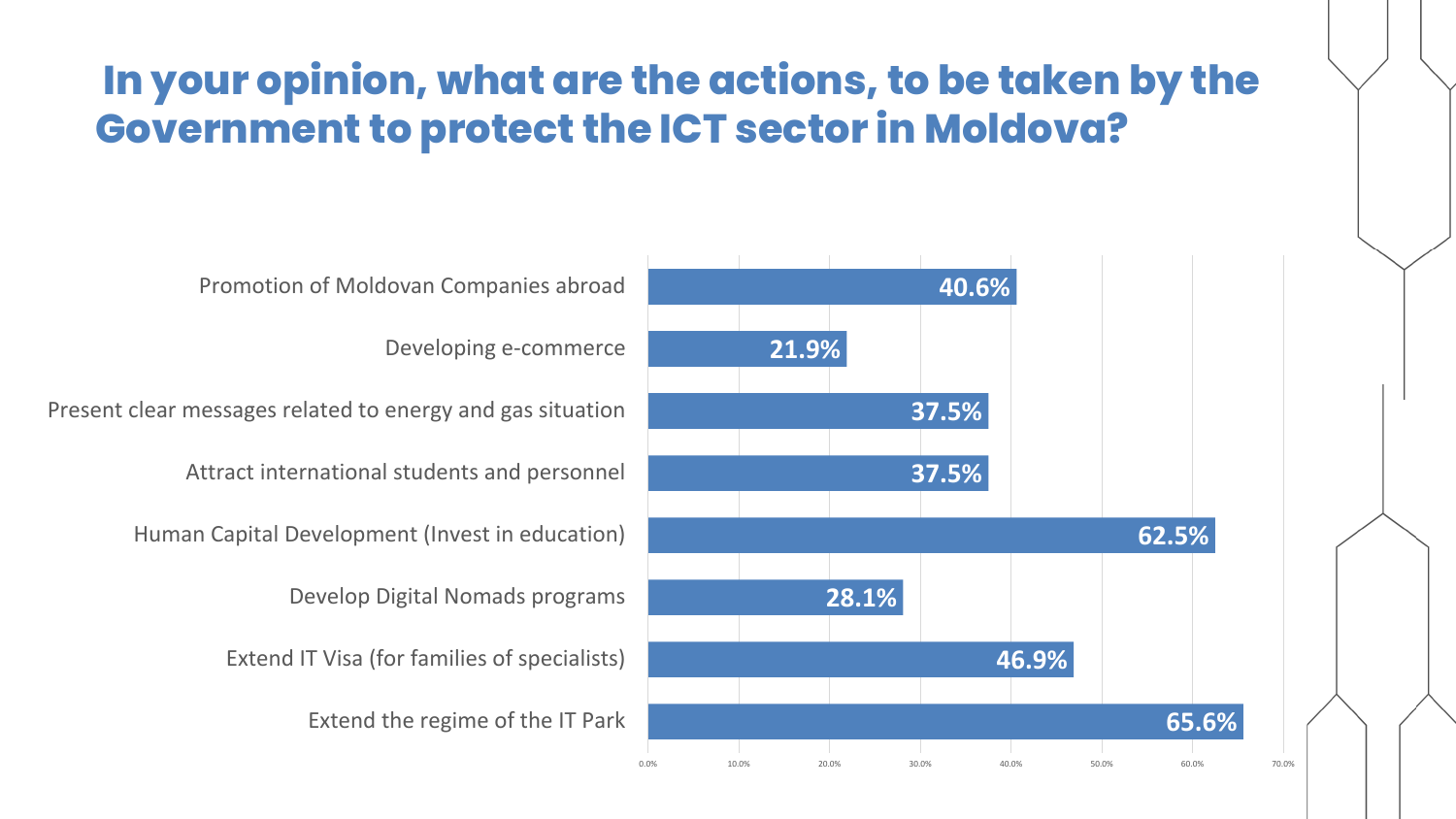#### **What information would you like to receive from the Government?**

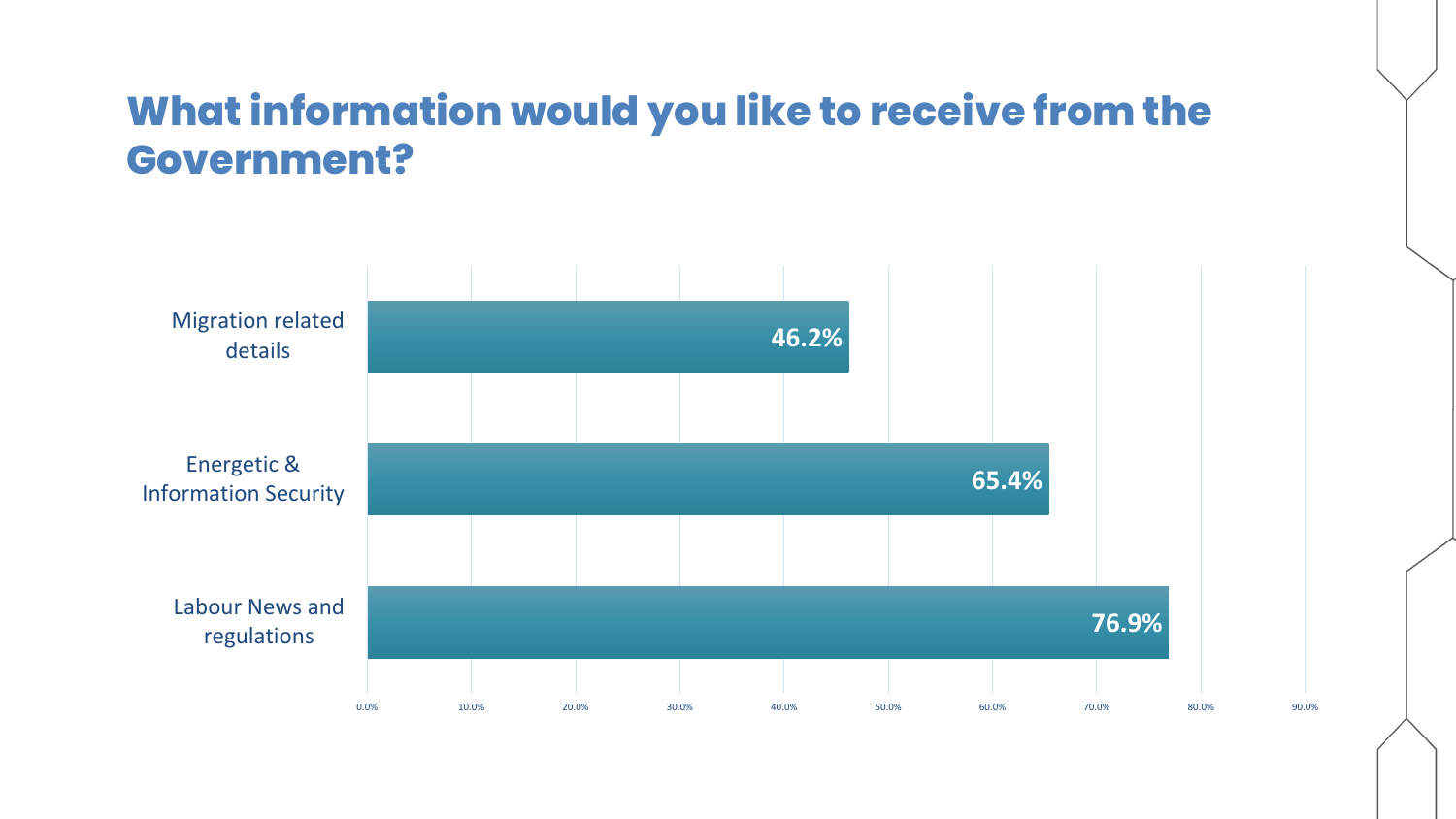# **Opportunities**

### **New specialists Digitalization**<br>There is a great opportunity right now to attract new specialists<br>The digitalization of the legal proportunity right now to attract new specialists

### **New clients 03**<br>There

**02**

There is a great opportunity right now to attract new specialists from different countries. Prior to the current situation, it was hard to relocate someone to Moldova, but now our country it's not so bad for numerous nationalities.

The respondents still are not confident that Moldova would be able to retain the personnel long term. We shall find solutions to scale the attraction of foreign specialists to make it a real opportunity.

> There are a lot of companies that are affected by the current situation, even companies with their own products cut the costs, as they forecast unstable times, but at the same time, there are new opportunities to gain the market for a considerable number of clients, that was focused in the affected countries.

The digitalization of the legal process, will bring a lot of opportunities for attracting new investments, and new companies on the market.

Digitalization is especially required in the e-commerce and banking sector, to ensure flexibility and globalization of the IT sector.

# **Moldova's 04 reputation**

Outsource and promote digital transformation tools developed in Moldova, as local products to be resoled worldwide.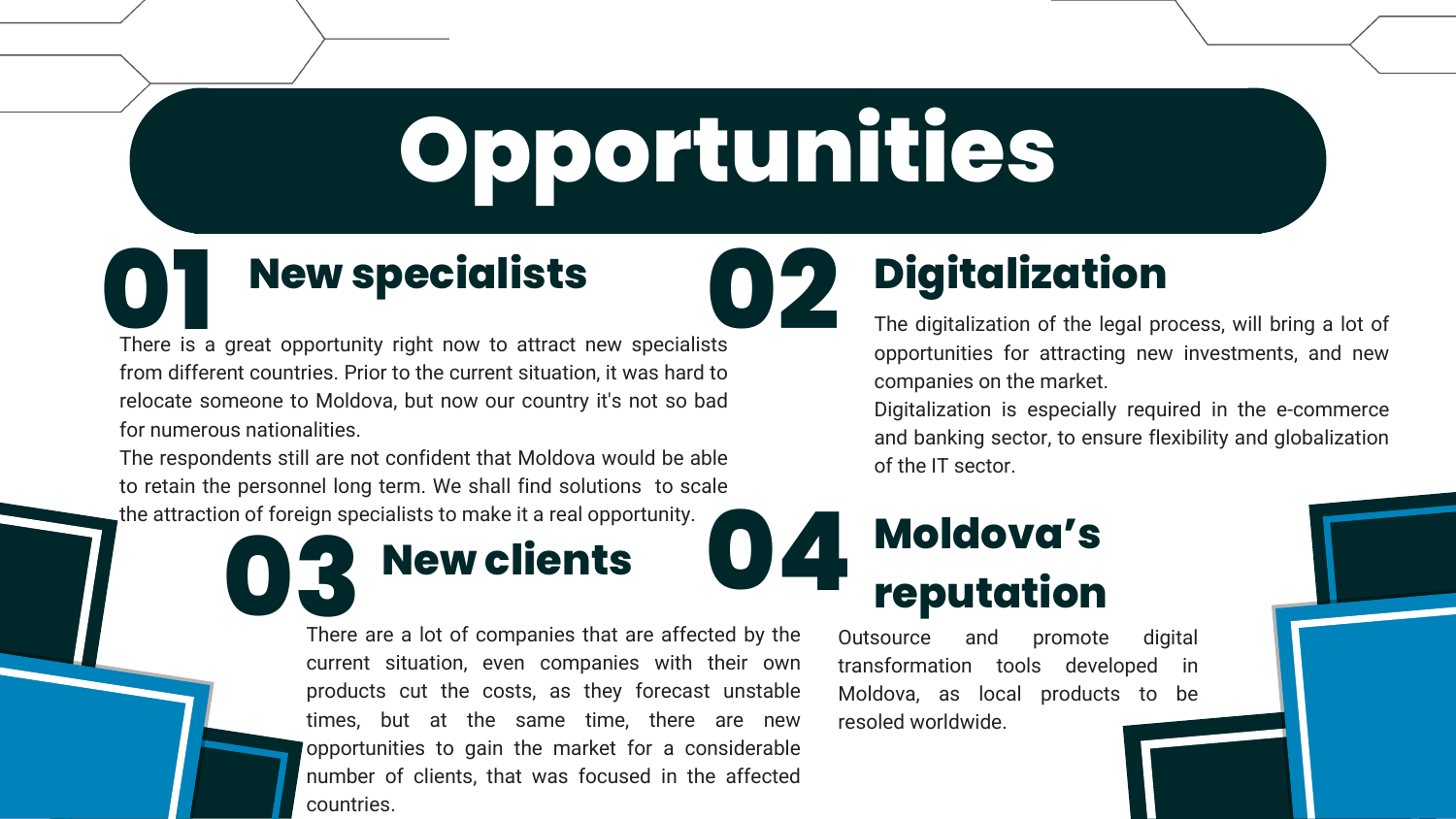## **ATIC Proposals 1**

#### **Extend the IT Park Term**

#### **Teleworking**

#### **Digital nomads**

## **Human capital**

In order to restart investments and continuous plan of **development** international companies in Moldova, we propose extension of IT Parks regime for a term of at least 10 years.

We propose also the reviewal of the IT Park objectives and to propose more reasonable budget management by the IT Park.

Focus on supporting companies rather than freelancing practices, to foster contribute to our country development including in human capital development. Teleworking is a must for Moldova, irrespective

on the territory of Moldova or outside.

It's relevant to allow foreign people to become regular employees on remote base.

Also simplified procedures are needed for Moldovans that relocate to Romania / EU countries in order to ensure linkage to Moldovan companies.

The concept of digital nomads is conquering many EU countries and is becoming a necessity for Moldova. We propose adaptation of existing international practices into a better offer on behalf of Moldova.

With the tendency for Moldova to lose more IT specialists and youth, we propose for the Government to identify solutions for incentivizing companies investing in education.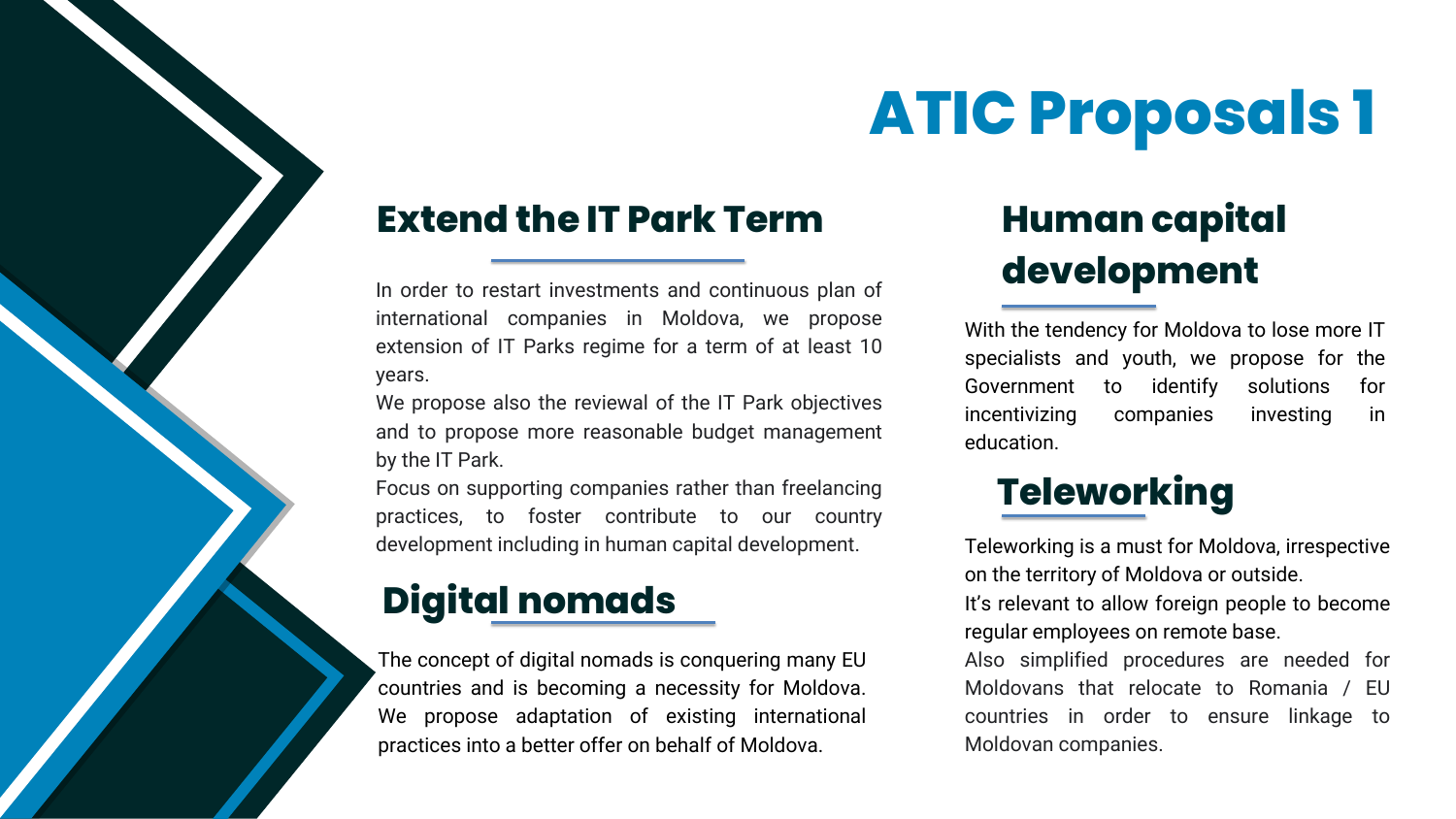## **ATIC Proposals 2**



#### **Electronic signature**

#### **IT specialists priority for Moldova**

#### **Relocation**

Promotion of E-Signatures validation in other countries and allow the private sector to use esignature in any relation with the Government as well as ensuring the enforcement of such rules. Allow for e-signature to be used as valid prove of collaboration between local companies and clients from outside countries or allow the usage of any proof of acceptance for services.



IT sector allows for Moldovans to receive an EU salary at home and allows for continuous development of human capital in Moldova. Besides the promotion of ICT education, relocation and teleworking we propose for all students or employees in IT to be allowed to perform military service on a contract basis if they are working for IT companies.



Simplification of paperwork for Belarus / Russian IT specialists' relocation. Some researches state that plenty of IT specialists are looking options to leave Russia or Belarus. Might be a chance to attract some of those to Moldova





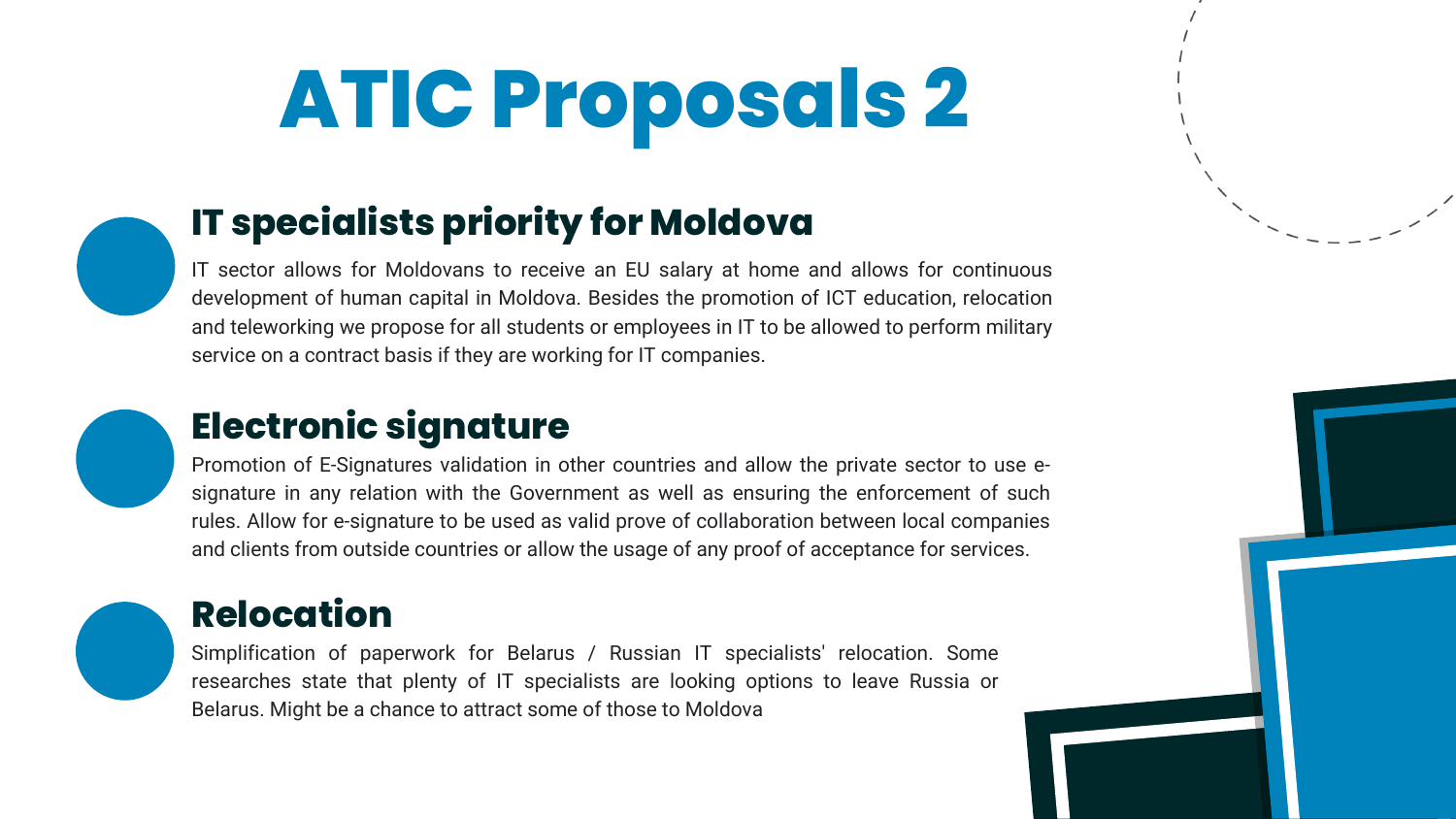

#### **IT Solutions for the Government**

#### **Digital by default**

#### **Fintech Sandbox**

#### **GDPR implementation**

Moldovan local companies shall be encouraged to participate in the local development of digital services.

We propose for acquisition contracts to allow for white label development of the products to be later sold on international market (following Estonian example).

Moldova shall accept 100% virtual interaction with the authorities to ensure resilience in cases of force major. Confirmation documents in digital format to be accepted by local authorities.

Fintech sector is highly affected by the war and generally by non existing regulations in open banking. We propose the creation of a Sandbox for Fintech.

For companies that process data of EU clients, the Schrems II ruling poses new challenges.

If the EU would consider Moldova's data protection regulations as adequate, it would make the activity of such companies easier. Therefore, we propose GDPR implementation in Moldova.

## **ATIC Proposals 3**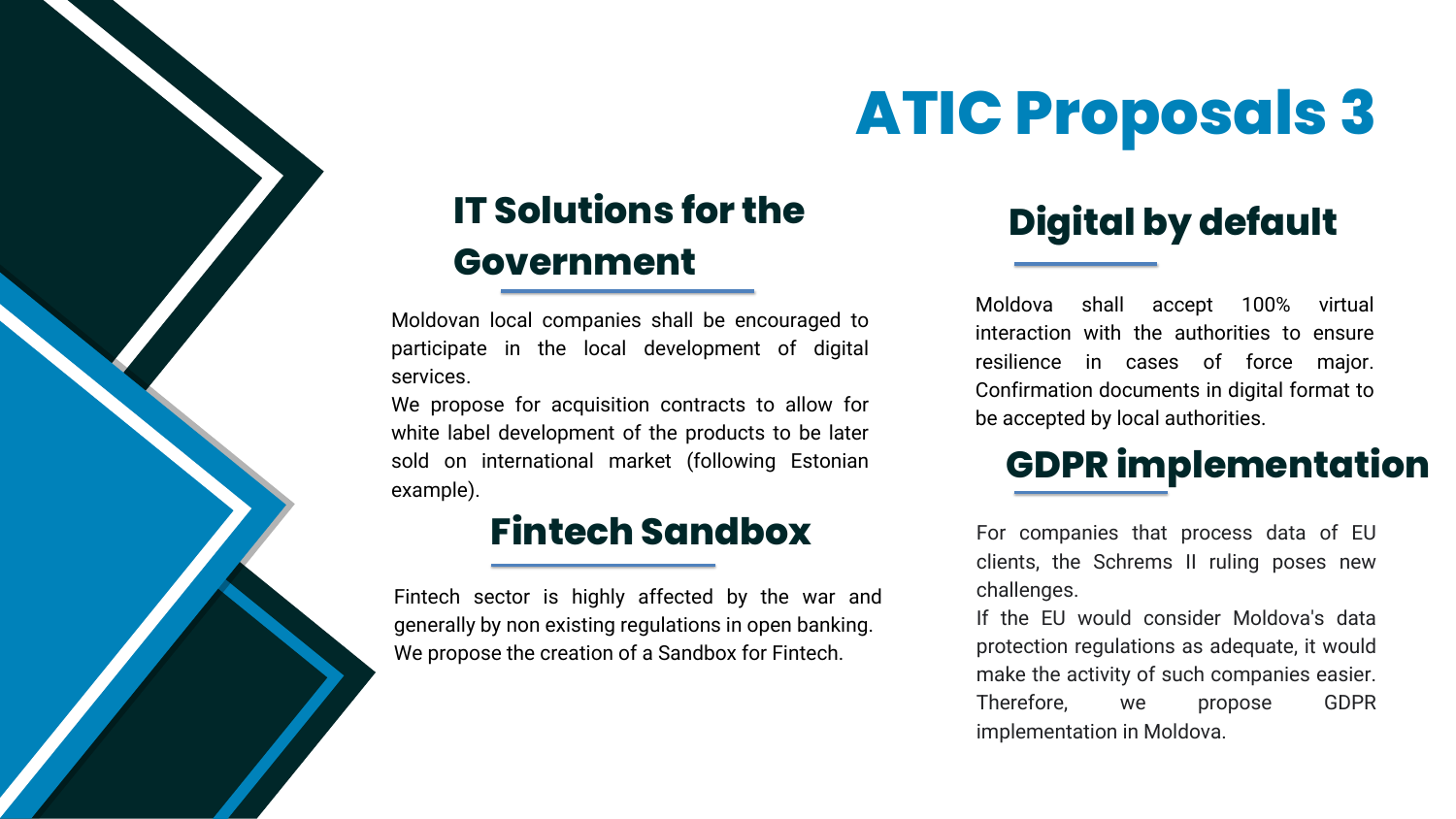## **ATIC Proposals 4**

#### **Development of E-commerce in Moldova**

#### **Promotion of Moldovan IT companies abroad**

#### **Extend IT Visa**

E-commerce and digital financial solutions. E-commerce is vital for the development of IT sector in Moldova. We are refering to the buying and selling of goods and **services**, or the transmitting of funds or data, over an electronic network, primarily the internet. Major interest is towards the business transactions that occur as **business-to-business (B2B)** and subsequently business-to-consumer (B2C), consumer-to-consumer or consumer-to-business.



Moldovan IT companies are part of top tier companies on the global scale. A priority for the Government and other relevant institutions shall be the promotion of local solutions and services. Due to scarcity of the human capital we find it as outmost relevance to specifically focus on solutions promotion.



IT Visa has proven to be an attractive promotion tool for foreign IT specialists. We propose the extension of the program for all companies that a re attracting IT human capital as well as their families.





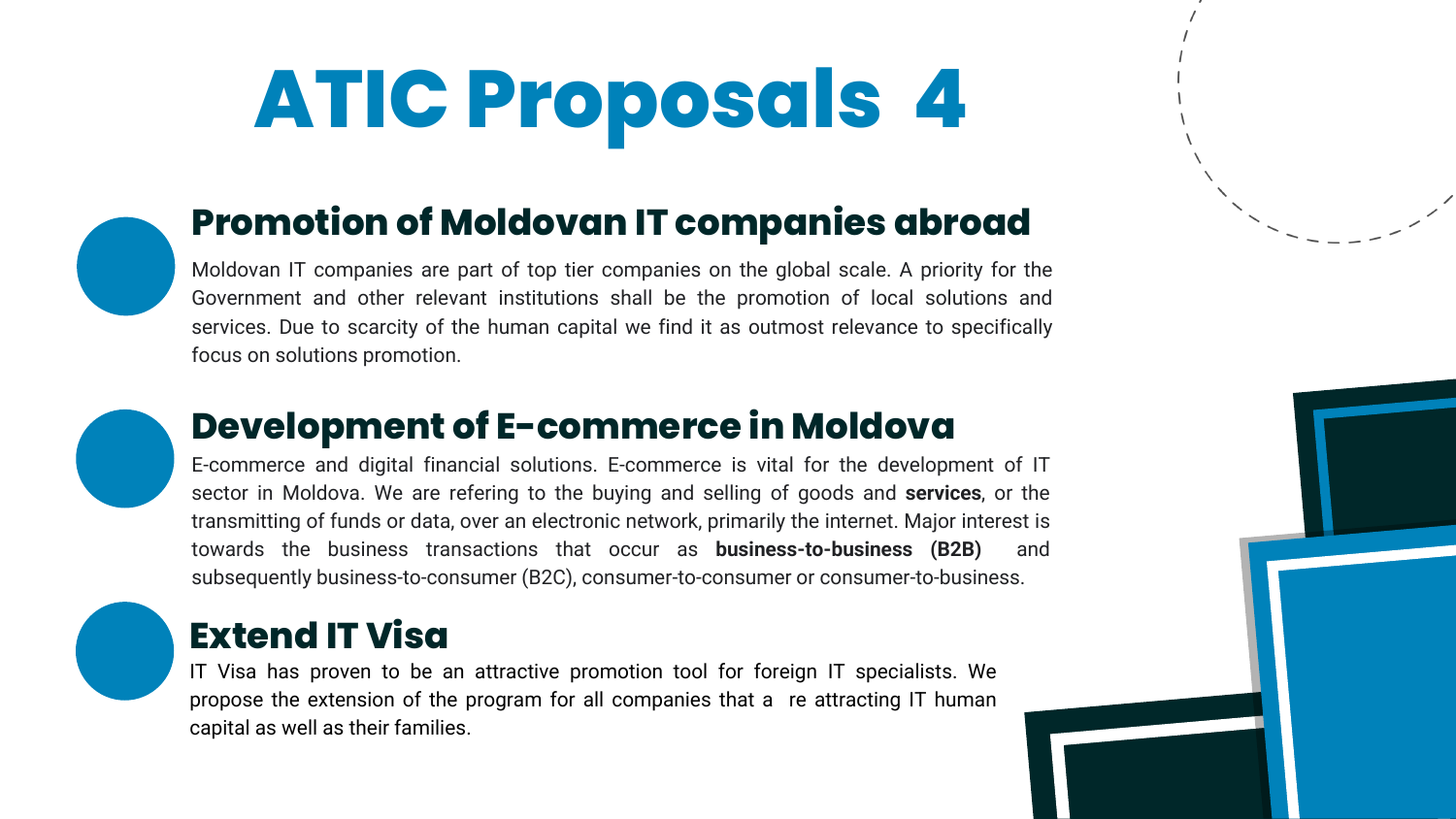## **General Measures**



#### **Energetic security**

#### **Support for business sector**

#### **Cybersecurity**

Ensure Energy supply redundancy to the country, manage inflation spiking up.



Ensure continuous dialogue with the business sector and provide solutions to ensure business continuity in Moldova.



Actions to assure our clients that doing business in our country remains secure.